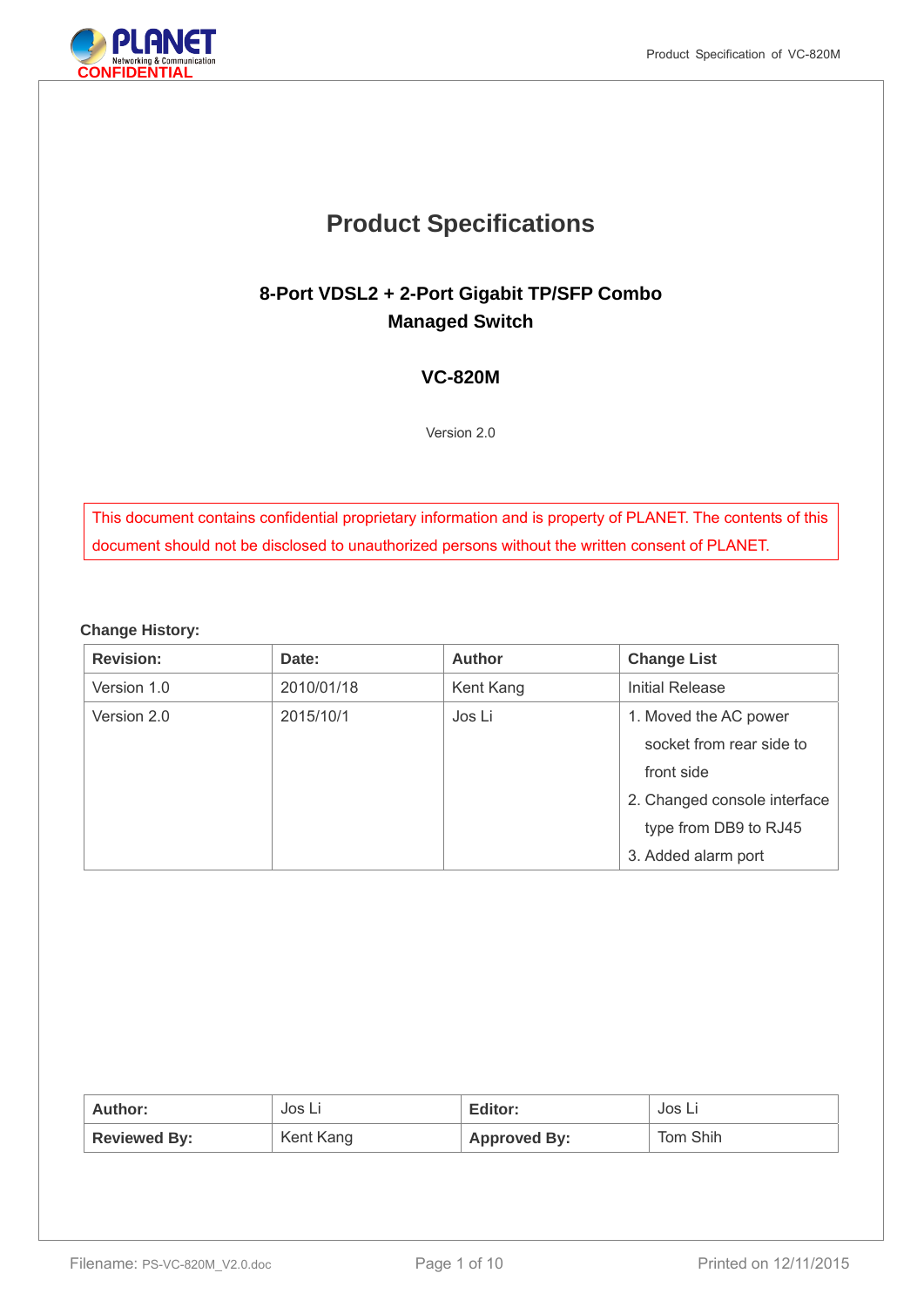

## **1. PRODUCT DESCRIPTION**

#### **High Performance VDSL2 Data Rate over Existing Phone Lines**

PLANET VC-820M is an **8-port VDSL2 Managed CO** (Central Office) **Switch** with **2 Gigabit TP/SFP combo** interfaces. The VDSL2 CO Switch is perfectly designed for the networking applications of communities, network service providers, SIs, IP surveillance providers, etc. It is based on two core networking technologies, Ethernet and VDSL2 (Very-high-data-rate Digital Subscriber Line 2). Worked with PLANET VC-23x series of VDSL2 CPE (customer premises equipment), the VC-820M offers the absolutely fastest data transmission speeds over the existing copper telephone lines providing an ideal solution to the last-mile connectivity.

Each VDSL2 interface of the VC-820M provides two copper phone ports, one for VDSL2 connection and the other one for POTS (Plain Old Telephone Service) connection. To share the existing phone line with POTS, the VC-820M has a built-in POTS splitter that helps the voice over telephone and network data to transmit over the same wire without being interrupted.



#### **Delivering Highly-demanding Connectivity for ISPs/Triple Play Devices**

As the demand for home broadband connections increases, the VDSL2 technology is the next media to support the integration of home services and provides a significant transmission speed faster than that of the current cable modem and ADSL technology. The VC-820M applies the EoVDSL (Ethernet over VDSL) to providing up to 100Mbps download capability and makes the following multi-media services more efficient on the local network:

- IPTV/HDTV
- VoD (Video on Demand)
- > Voice over IP
- ▶ Video Conferencing/Video Phone
- On-line Gaming
- $\triangleright$  Internet Radio/On-line Music
- > Long-distance Education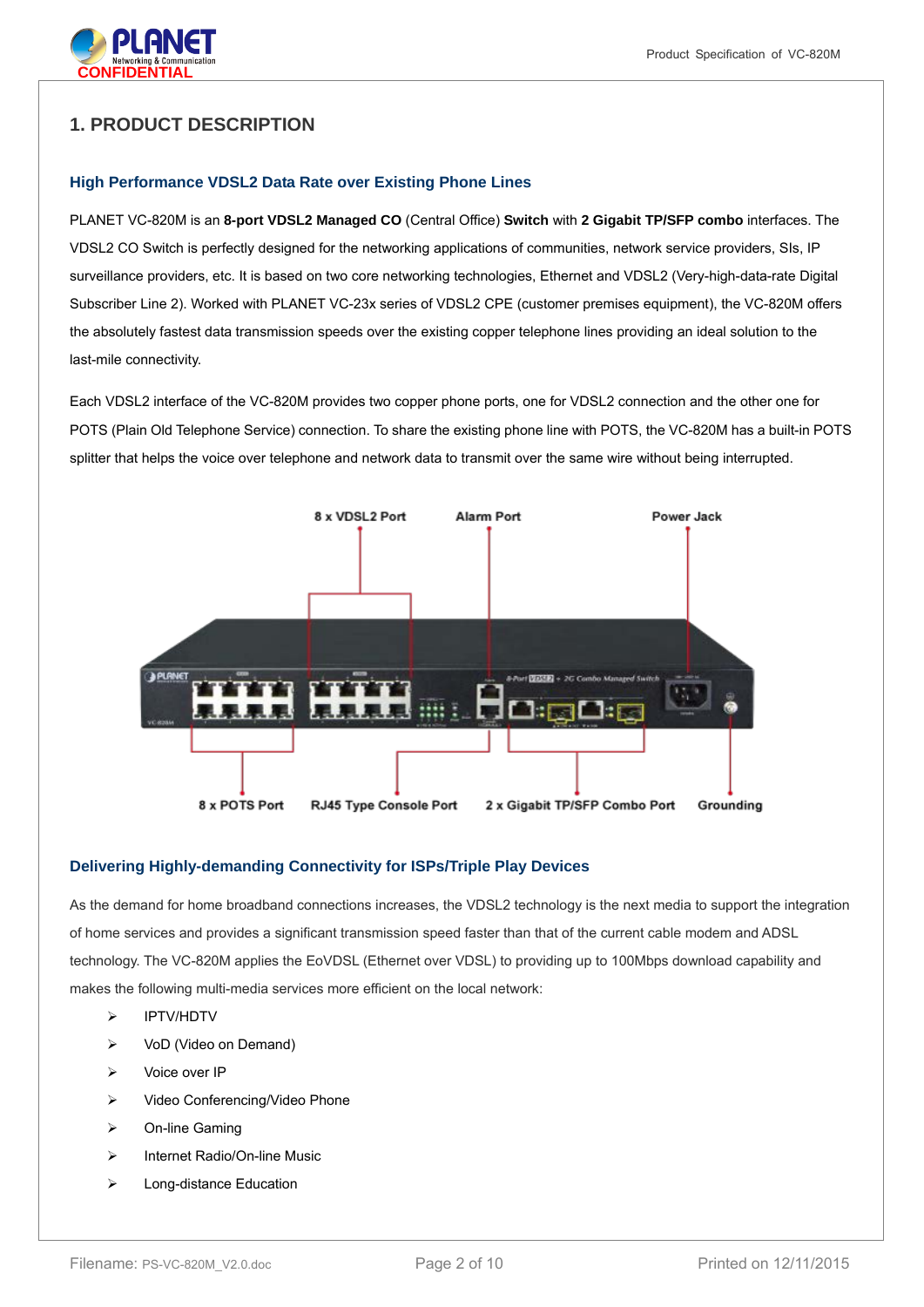

The VC-820M offers an excellent bandwidth to meet the requirements of the triple play devices for home entertainment and communications.

#### **QoS Features to Ensure Best Performance**

The VDSL2 Switch contains robust QoS features such as port-based, 802.1p priority and IP ToS/DSCP to ensure the best performance of its VoIP and video stream transmission, thus empowering the enterprises to take full advantage of the limited network resources.

#### **Selectable VDSL2 Data Rate for Service Differentiation**

Through the management interface, the administrator can control the data transmission speed of each VDSL2 interface. Telecoms and ISPs can immediately and remotely upgrade/downgrade bandwidth service upon different demands.

#### **Efficient Management**

To further expand the current network, PLANET VC-820M provides **console** and **Telnet** command line interfaces, and advanced **Web** and **SNMP** management interfaces. With its built-in Web-based management interface, the VDSL2 switch offers an easy-to-use, platform-independent management and configuration facility. The VDSL2 switch supports standard Simple Network Management Protocol (SNMP) and can be monitored via any standard-based management software. For text-based management, the VDSL2 switch can also be accessed via Telnet and the console port. Moreover, the VDSL2 switch offers secure, remote management by supporting Secure Socket Layer (**SSL**) connection, which encrypts the packet content at each session. The features above provide an efficient way to manage the devices from the internet environment with no need to add extra secure system either by means of hardware or software.

#### **Robust Layer 2 Features**

For efficient management, via Web interface, the VC-820M can be programmed for basic switch management functions, such as port speed configuration, port **link aggregation**, IEEE **802.1Q** VLAN and Q-in-Q VLAN, port mirroring, **Rapid Spanning Tree**, and ACL security. Additionally, the firmware includes advanced features such as **IGMP snooping**, QoS (Quality of Service), broadcast storm and **bandwidth control** to enhance bandwidth utilization.

#### **Advanced Security**

The VDSL2 switch offers comprehensive Layer 2, Layer 3 and Layer 4 Access Control List (**ACL**) to filter out unwanted traffic. Its protection mechanisms comprise **RADIUS** and port-based **802.1X** user and device authentication. Moreover, the VDSL2 switch provides MAC filter, static MAC, IP/MAC binding and **Port Security** for enforcing security policies to the edge. The administrators can now construct highly-secured corporate networks with considerably less time and effort than before.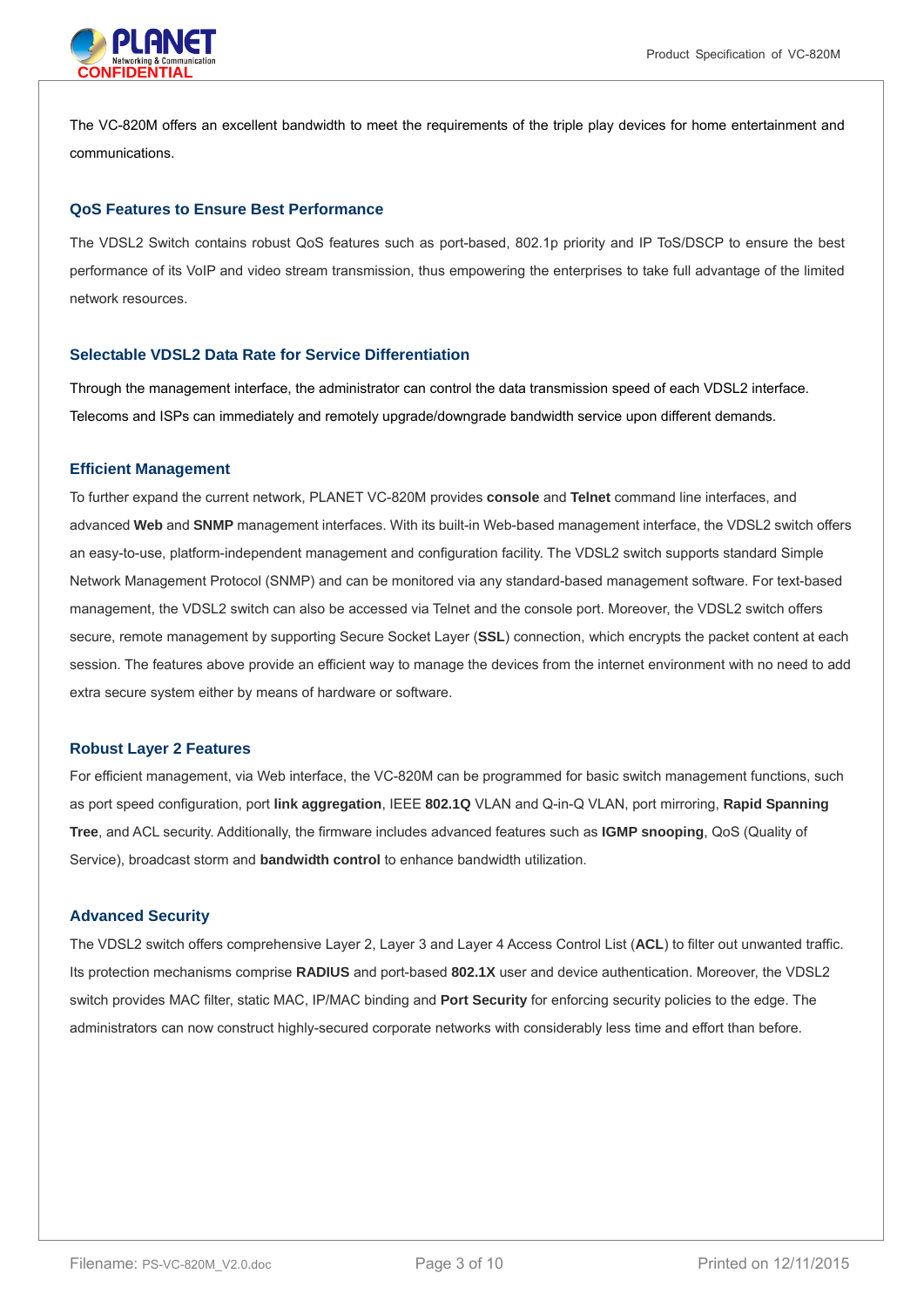

## **2. PRODUCT FEATURES**

#### **VDSL Interface**

- 8 x **RJ11** connectors for **VDSL2** connection
- 8 x **RJ11** connectors for **POTS** connection
- Built-in **POTS splitter** for each VDSL port
- Auto-speed function for VDSL2 link (by distance and cable quality)

#### **Ethernet Interface**

- 2 Gigabit TP and SFP shared combo interfaces
- Auto-MDI/MDI-X detection on Gigabit RJ45 port

#### **VDSL2 Features**

- Cost-effective VDSL2 link and central management solution
- ITU-T G.993.2 VDSL2 standard
- **DMT** (Discrete Multi-Tone) line coding VDSL
- Up to **100/100Mbps** symmetric data rate
- Copper wiring distance up to 1km
- Selectable target data rate and target SNR margin
- Built-in surge protection against surge damage from high energy spike
- **Data Constants Voice and data communication can be shared on the existing telephone wire simultaneously**
- Supports downstream/upstream rate control on each port

#### **Layer 2 Features**

- High performance of Store-and-Forward architecture and runt/CRC filtering eliminate erroneous packets to optimize the network bandwidth
- Broadcast/multicast/unicast storm control
- Supports **VLAN**
	- IEEE 802.1Q tag-based VLAN
	- Port-based VI AN
	- Q-in-Q tunneling (VLAN stacking)
	- GVRP for dynamic VLAN management
	- Private VLAN edge (PVE/protected port)
- Link Aggregation
	- IEEE 802.3ad LACP (Link Aggregation Control Protocol)
	- Cisco ether-channel (static trunk)
	- Spanning Tree Protocol
	- STP, IEEE 802.1D
		- MSTP, IEEE 802.1s
- **Port mirroring to monitor the incoming or outgoing traffic on a particular port**

**Quality of Service** 

- 4 priority queues on all switch ports
- **Traffic classification:** 
	- IEEE 802.1p CoS
	- IP ToS/DSCP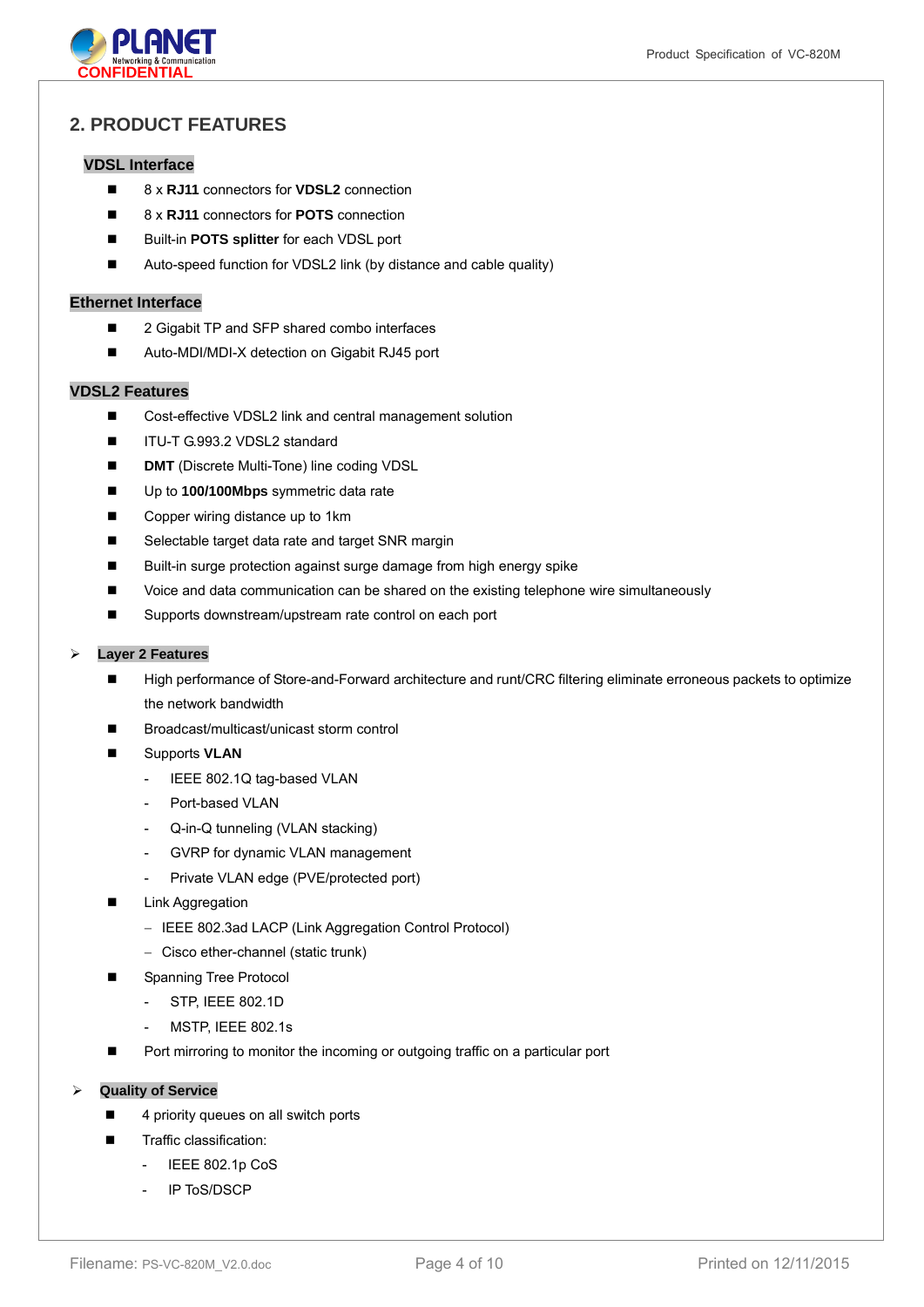

- Port-based priority
- Strict priority and Weighted Round Robin (WRR) CoS policies

#### **Multicast**

- Supports IGMP snooping v1 and v2
- IGMP querier mode support

#### **Security**

- IEEE 802.1X port-based network access control protocol
- RADIUS users access authentication
- L2/L3/L4 Access Control List (ACL)
- MAC filtering and source IP-MAC/port-binding
- Port security for source MAC address entries filtering

#### **Management**

- Switch Management Interface
	- Telnet command line interface
	- Web switch management
	- SNMP v1, v2c, v3 switch management
	- SSL switch management
- DHCP client for IP address assignment
- Link Layer Discovery Protocol (LLDP) for easy network management
- DHCP option82 and DHCP relay
- Built-in Trivial File Transfer Protocol (TFTP) client
- **Firmware upgrade via TFTP or HTTP**
- Configuration upload/download via TFTP or HTTP
- Four RMON groups 1, 2, 3, 9 (history, statistics, alarms and events)
- SNMP trap for interface Link Up and Link Down notification
- Reset button for system management
- RJ45 console interface for switch basic management and setup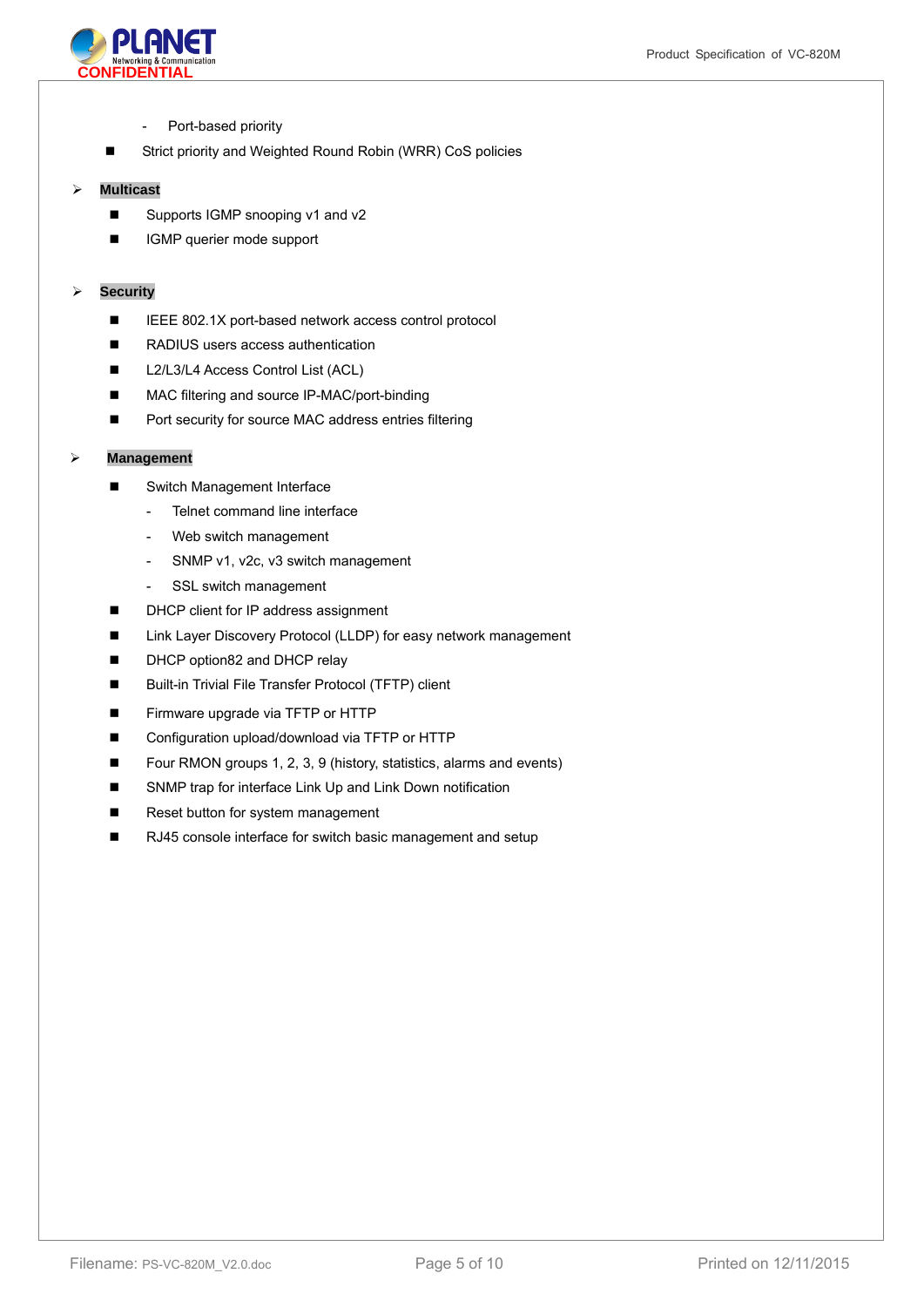

## **3. PRODUCT SPECIFICATIONS**

## **3.1 MAIN COMPONENTS**

| <b>VIA VT6512</b>         | x 1        |
|---------------------------|------------|
| Marvell 88E1111-RCJ1      | x 2        |
|                           |            |
| Metanoia Dual port VDSL2  | $\times 4$ |
| MT5302                    |            |
|                           |            |
| SAMSUNG ARM9 S3C2510A     | x 1        |
| Spansion S29GL032N90TFI04 | x 1        |
| FSMT-M12L128168A          | x 2        |
| UP0361H-12                | $\times$ 1 |
|                           |            |

## **3.2 FUNCTION SPECIFICATIONS**

| <b>Product</b>                      | <b>VC-820M</b>                                              |  |
|-------------------------------------|-------------------------------------------------------------|--|
| <b>Hardware Specifications</b>      |                                                             |  |
| <b>Hardware Version</b>             | 2.0                                                         |  |
| <b>VDSL Interface</b>               | 8 VDSL2 RJ11 interfaces                                     |  |
|                                     | 8 POTS RJ11 interfaces                                      |  |
| <b>Copper Ports</b>                 | 2 10/100/1000BASE-T RJ45 auto-MDI/MDI-X ports               |  |
| <b>SFP/mini-GBIC Slots</b>          | 2 1000BASE-X SFP interfaces, shared with Port-9 and Port-10 |  |
| <b>Console</b>                      | 1 RS232-to-RJ45 serial port (115200, 8, N, 1)               |  |
|                                     | IEC 61000-4-2 (ESD): ±15kV (air), ±8kV (contact)            |  |
| <b>Transient Voltage Suppressor</b> | IEC 61000-4-4 (EFT): 40A (5/50ns)                           |  |
|                                     | IEC 61000-4-5 (Lightning): 24A (8/20µs)                     |  |
| <b>Switch Architecture</b>          | Store-and-Forward                                           |  |
| <b>Switch Fabric</b>                | 5.6Gbps / non-blocking                                      |  |
| <b>Switch Throughput</b>            | 4.16Mpps @64 bytes                                          |  |
| <b>Address Table</b>                | 8K entries                                                  |  |
| <b>Shared Data Buffer</b>           | 256K bytes                                                  |  |
| <b>Maximum Frame Size</b>           | 9K bytes                                                    |  |
| <b>Flow Control</b>                 | Back pressure for half-duplex                               |  |
|                                     | IEEE 802.3x pause frame for full-duplex                     |  |
| <b>LED</b>                          | VDSL2, PWR, SYS, LNK/ACT, 1000                              |  |
| <b>Reset Button</b>                 | < 5 sec: System reboot                                      |  |
|                                     | > 10 sec: Factory default                                   |  |
| Dimensions (W x D x H)              | 404 x 174 x 44.5 mm, 1U height                              |  |
| <b>Weight</b>                       | 2.4 kg                                                      |  |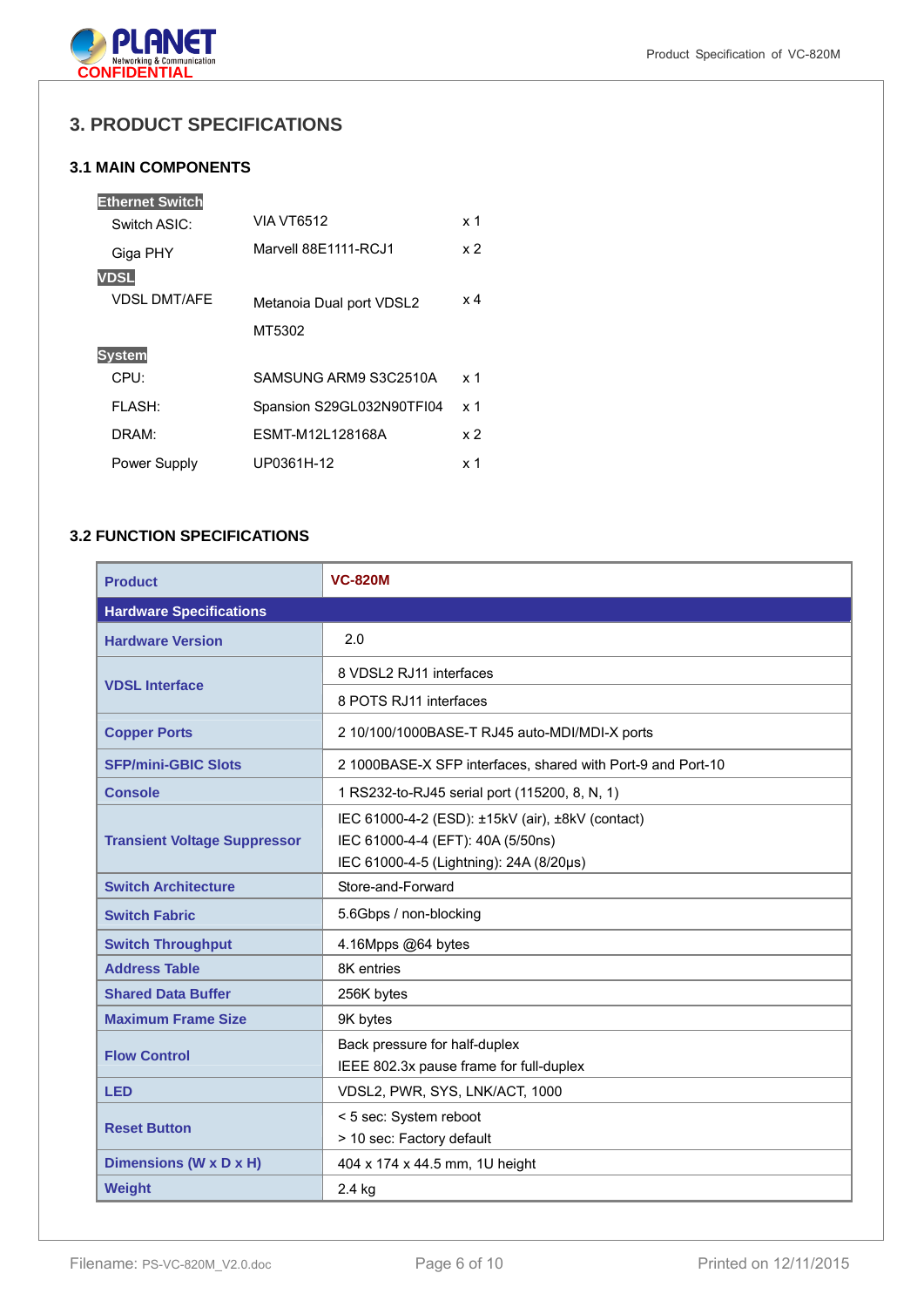

| <b>Power Requirements</b>                       | 100~240V AC, 50-60 Hz                                                                                                                                                                                                                      |
|-------------------------------------------------|--------------------------------------------------------------------------------------------------------------------------------------------------------------------------------------------------------------------------------------------|
| <b>Power Consumption/</b><br><b>Dissipation</b> | 36 watts (max.)/112.8 BTU/hr                                                                                                                                                                                                               |
| <b>VDSL2</b>                                    |                                                                                                                                                                                                                                            |
| <b>VDSL2 Standard</b>                           | Complies with ITU-T G.993.1 and G.993.2.<br>Supports provisioning the VDSL optional band (25K to 138K Hz) usage                                                                                                                            |
| <b>Band Plan</b>                                | Selectable band plan for each VDSL line on a per port basis<br>Band Plan A:<br>- Profile 998, Annex A of G.993.1; optimized for symmetric services<br>Band Plan B:<br>- Profile 997, Annex B of G.993.1; optimized for asymmetric services |
| <b>Profile</b>                                  | Selectable spectrum profile of 8a/b/c/d, 12a/b, 17a, and 30a for frequency bands<br>(Annex A, B and C) defined in G.993.2                                                                                                                  |
| <b>Encoding</b>                                 | <b>VDSL-DMT</b>                                                                                                                                                                                                                            |
| <b>VDSL2 Features</b>                           | Selectable rate limit control<br>Selectable target SNR (Signal to Noise Ratio) mode<br>POTS voices passthrough                                                                                                                             |
| <b>Layer 2 Functions</b>                        |                                                                                                                                                                                                                                            |
| <b>Management Interface</b>                     | Console; Telnet; Web browser; SSL; SNMP v1, v2c, v3                                                                                                                                                                                        |
| <b>Gigabit Port Configuration</b>               | Port disable/enable<br>Auto-negotiation<br>10/100/1000Mbps full and half duplex mode selection<br>Flow control disable/enable                                                                                                              |
| <b>Gigabit Port Status</b>                      | Display each port's speed duplex mode, link status and flow control status<br>Auto-negotiation status, trunk status                                                                                                                        |
| <b>Port Mirroring</b>                           | TX/RX/both<br>1 to 1 monitor                                                                                                                                                                                                               |
| <b>Bandwidth Control</b>                        | Ingress/Egress rate limit control<br>Gigabit Port:<br>• Allow to configure per 128Kbps<br>VDSL2 Port:<br>• Allow to configure per 5Mbps                                                                                                    |
| <b>VLAN</b>                                     | IEEE 802.1Q tag-based VLAN, up to 256 VLANs groups, out of 4094 VLAN IDs<br>Port-based VLAN<br>GVRP, up to 128 dynamic VLAN groups<br>Q-in-Q tunneling<br>Private VLAN Edge (PVE/Protected port) with two protected port groups            |
| <b>Link Aggregation</b>                         | Static port trunk<br>IEEE 802.3ad LACP (Link Aggregation Control Protocol)<br>Supports 13 groups with 8 ports per trunk                                                                                                                    |
| QoS                                             | 4 priority queue<br>Traffic classification based on<br>- Port priority<br>- 802.1p priority<br>- DSCP/TOS field in IP Packet<br>VoIP QoS by application protocol no.                                                                       |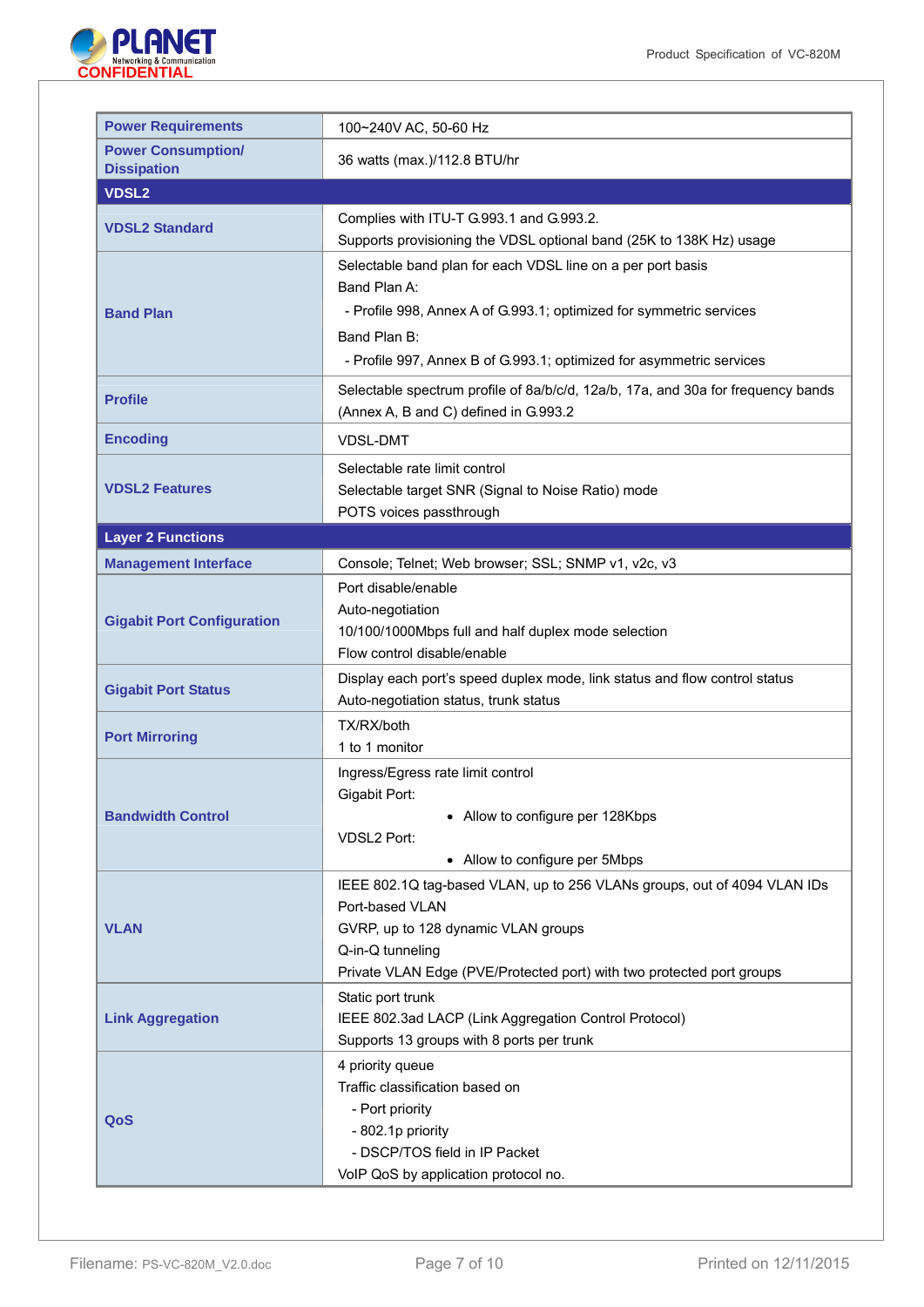

| <b>IGMP Snooping</b>         |                                                                                                               | IGMP (v1, v2) Snooping, up to 256 multicast groups       |  |
|------------------------------|---------------------------------------------------------------------------------------------------------------|----------------------------------------------------------|--|
|                              | IP-based Layer 3/Layer 4 ACL                                                                                  |                                                          |  |
| <b>Access Control List</b>   | Up to 220 ACL rule entries                                                                                    |                                                          |  |
|                              |                                                                                                               | Port Security (Disable per port of MAC address learning) |  |
| <b>Security</b>              |                                                                                                               | Static MAC, MAC filter, IP/MAC binding                   |  |
|                              | <b>RFC 1213 MIB-II</b>                                                                                        |                                                          |  |
|                              |                                                                                                               |                                                          |  |
|                              | RFC 2863 Interface MIB                                                                                        |                                                          |  |
| <b>SNMP MIBS</b>             | RFC 2665 EtherLike MIB                                                                                        |                                                          |  |
|                              | RFC 1493 Bridge MIB                                                                                           |                                                          |  |
|                              |                                                                                                               | RFC 2819 RMON MIB (Group 1, 2, 3,9)                      |  |
| <b>Standards Conformance</b> |                                                                                                               |                                                          |  |
| <b>Regulatory Compliance</b> | FCC Part 15 Class A, CE                                                                                       |                                                          |  |
|                              | <b>IEEE 802.3</b>                                                                                             | 10BASE-T                                                 |  |
|                              | IEEE 802.3u                                                                                                   | 100BASE-TX                                               |  |
|                              | <b>IEEE 802.3z</b>                                                                                            | 1000BASE-SX/LX                                           |  |
|                              | IEEE 802.3ab                                                                                                  | 1000BASE-T                                               |  |
|                              | <b>IEEE 802.3x</b>                                                                                            | Flow control and back pressure                           |  |
|                              | IEEE 802.3ad                                                                                                  | Port trunk with LACP                                     |  |
|                              | <b>IEEE 802.1D</b>                                                                                            | Spanning Tree Protocol                                   |  |
|                              | <b>IEEE 802.1w</b>                                                                                            | Rapid Spanning Tree Protocol                             |  |
|                              | <b>IEEE 802.1p</b>                                                                                            | <b>Class of Service</b>                                  |  |
|                              | <b>IEEE 802.1Q</b>                                                                                            | <b>VLAN Tagging</b>                                      |  |
| <b>Standards Compliance</b>  | <b>IEEE 802.1x</b>                                                                                            | <b>Port Authentication Network Control</b>               |  |
|                              | <b>ITU-T</b>                                                                                                  | G.993.1 (VDSL)                                           |  |
|                              |                                                                                                               | G.997.1                                                  |  |
|                              |                                                                                                               | G.993.2 VDSL2                                            |  |
|                              | <b>RFC 768</b>                                                                                                | <b>UDP</b>                                               |  |
|                              | <b>RFC 793</b>                                                                                                | <b>TFTP</b>                                              |  |
|                              | <b>RFC 791</b>                                                                                                | IP                                                       |  |
|                              | <b>RFC 792</b>                                                                                                | <b>ICMP</b>                                              |  |
|                              | <b>RFC 2068</b>                                                                                               | <b>HTTP</b>                                              |  |
|                              | <b>RFC 1112</b>                                                                                               | IGMP v1                                                  |  |
|                              | <b>RFC 2236</b>                                                                                               | IGMP v2                                                  |  |
|                              |                                                                                                               |                                                          |  |
|                              | • VDSL2: twisted-pair telephone wires (AWG24 or better) up to 1km                                             |                                                          |  |
|                              | • 10/100BASE-TX: 2-pair UTP Cat.5, up to 100m (328ft)                                                         |                                                          |  |
| <b>Cables</b>                | • 1000BASE-T: 4-pair UTP Cat.5E, up to 100m                                                                   |                                                          |  |
|                              | • 1000BASE-SX: 50/125µm and 62.5/125µm fiber-optic cable, up to 550m                                          |                                                          |  |
|                              | • 1000BASE-LX: 9/125µm fiber optic cable, up to 10km 50/125µm and 62.5/125µm<br>fiber-optic cable, up to 550m |                                                          |  |
|                              |                                                                                                               |                                                          |  |
| <b>Environment</b>           |                                                                                                               |                                                          |  |
| <b>Operating</b>             | Temperature: -10 $\sim$ 50 degrees C                                                                          |                                                          |  |
|                              |                                                                                                               | Relative Humidity: 10~ 90% (non-condensing)              |  |
| <b>Storage</b>               | Temperature: -20 $\sim$ 70 degrees C                                                                          |                                                          |  |
|                              | Relative Humidity: 10~ 90% (non-condensing)                                                                   |                                                          |  |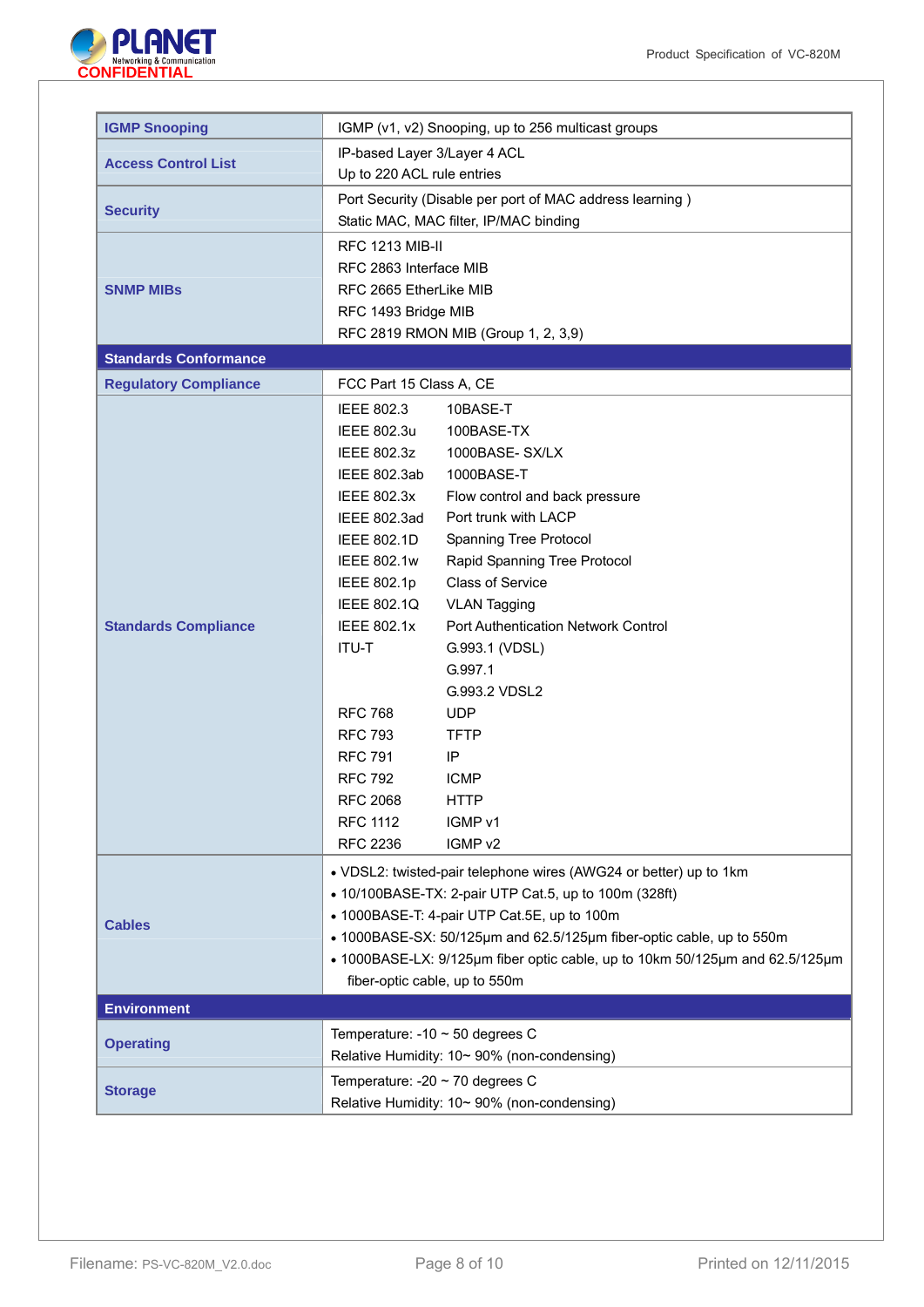

#### **3.3 PHYSICAL SPECIFICATIONS:**

#### ■ **Dimensions:**

404 x 174 x 44.5mm (W x D x H), 1U height

- **Weight:** 
	- 2.4 kg
- **Front Panel:**



#### **LED definition:**

#### **System/Alert**

| <b>LED</b> | <b>Color</b> | <b>Function</b>                                                                                   |  |
|------------|--------------|---------------------------------------------------------------------------------------------------|--|
| <b>PWR</b> | <b>Green</b> | <b>Lights</b> to indicate that the Switch has power.                                              |  |
| <b>SYS</b> | <b>Green</b> | <b>Lights</b> to indicate the system is working.<br><b>Off</b> to indicate the system is booting. |  |
|            | <b>Red</b>   | Lights to indicate that the FAN is down or the pin of RJ45 Alarm port is triggered.               |  |

#### **VDSL2 Interfaces (Port-1 to Port-8)**

| <b>LED</b>                   | Color | <b>Function</b> |                                                                                  |  |  |
|------------------------------|-------|-----------------|----------------------------------------------------------------------------------|--|--|
| <b>VDSL2</b><br><b>Green</b> |       | Lights:         | To indicate the link through that port is successfully established.              |  |  |
|                              |       | <b>IBlinks:</b> | To indicate that the switch is actively sending/receiving data or VDSL sync over |  |  |
|                              |       |                 | that port.                                                                       |  |  |
|                              |       | Off:            | To indicate the port is link down.                                               |  |  |

#### **TP/SFP Combo Interfaces (Port-9 to Port-10)**

| <b>LED</b>     | <b>Color</b>  | <b>Function</b> |                                                                                   |  |
|----------------|---------------|-----------------|-----------------------------------------------------------------------------------|--|
| <b>LNK/ACT</b> | <b>Green</b>  | Lights:         | To indicate the link through that port is successfully established.               |  |
|                |               | <b>Blinks:</b>  | To indicate that the switch is actively sending or receiving data over that port. |  |
| 1000           | <b>Orange</b> | Lights:         | To indicate that the port is operating at <b>1000Mbps</b> .                       |  |
|                |               | Off:            | If LNK/ACT LED is lit, it indicates that the port is operating at 10/100Mbps.     |  |
|                |               |                 | If LNK/ACT LED is off, it indicates that the port is link down.                   |  |